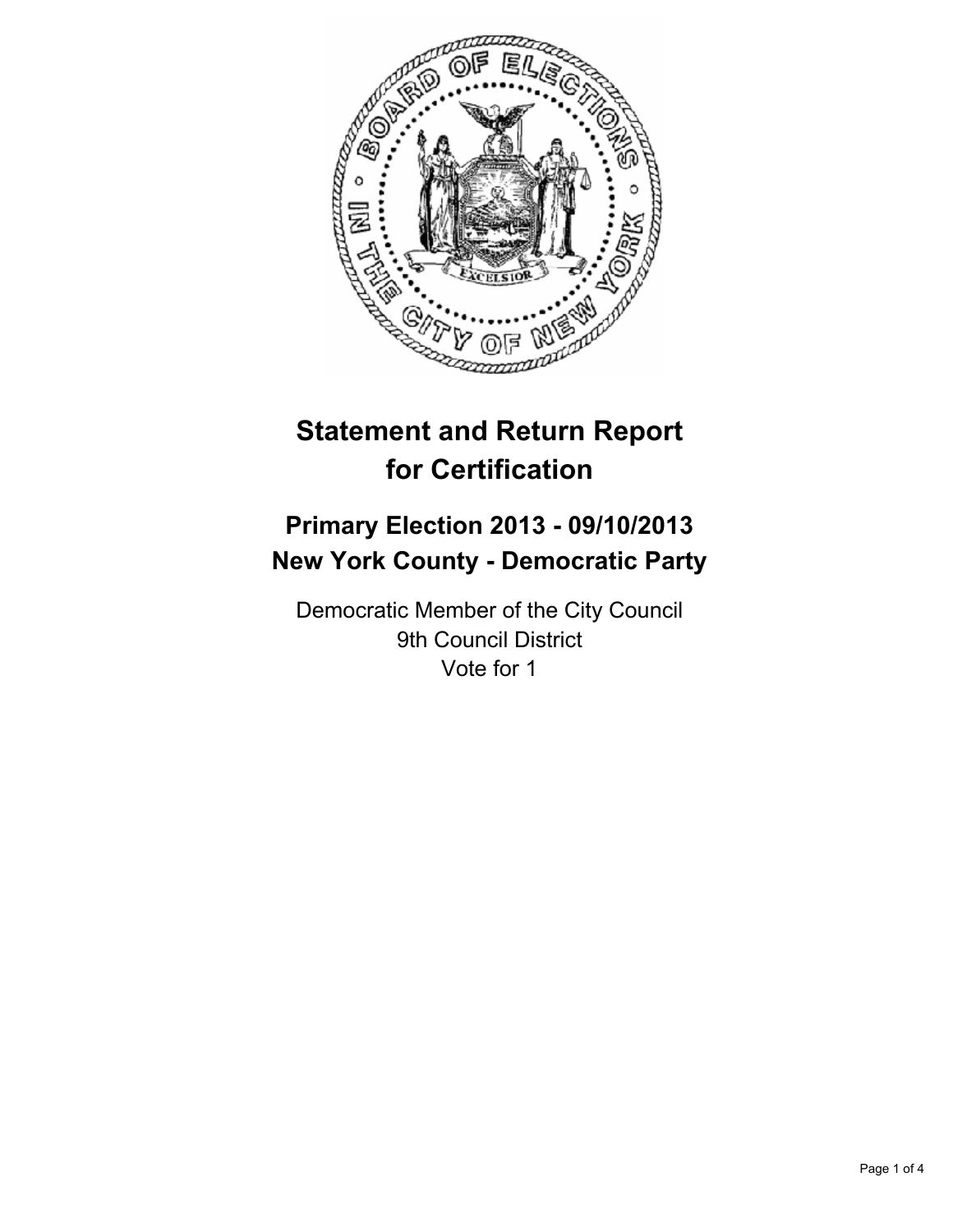

### **Assembly District 68**

| <b>EMERGENCY</b>         | 2        |
|--------------------------|----------|
| ABSENTEE/MILITARY        | 94       |
| <b>FEDERAL</b>           | $\Omega$ |
| SPECIAL PRESIDENTIAL     | $\Omega$ |
| AFFIDAVIT                | 54       |
| <b>INEZ E. DICKENS</b>   | 1,871    |
| <b>VINCENT S. MORGAN</b> | 742      |
| <b>Total Votes</b>       | 2.613    |

## **Assembly District 69**

| <b>Total Votes</b>       | 113 |
|--------------------------|-----|
| <b>VINCENT S. MORGAN</b> | 49  |
| <b>INEZ E. DICKENS</b>   | 64  |
| <b>AFFIDAVIT</b>         |     |
| SPECIAL PRESIDENTIAL     | 0   |
| <b>FEDERAL</b>           | 0   |
| ABSENTEE/MILITARY        |     |
| <b>EMERGENCY</b>         | 0   |

#### **Assembly District 70**

| <b>EMERGENCY</b>                   | 66     |
|------------------------------------|--------|
| ABSENTEE/MILITARY                  | 519    |
| FEDERAL                            | 0      |
| SPECIAL PRESIDENTIAL               | 0      |
| <b>AFFIDAVIT</b>                   | 200    |
| <b>INEZ E. DICKENS</b>             | 7,999  |
| <b>VINCENT S. MORGAN</b>           | 3,718  |
| ALICIA BARKS DALE (WRITE-IN)       | 1      |
| <b>CLYDE WILLIAMS (WRITE-IN)</b>   | 1      |
| COREY JOHNSON (WRITE-IN)           | 1      |
| <b>GWEN GOODWIN (WRITE-IN)</b>     | 1      |
| HAROLD ADAMS (WRITE-IN)            | 1      |
| MARK OTTO (WRITE-IN)               | 1      |
| UNATTRIBUTABLE WRITE-IN (WRITE-IN) | 1      |
| UNDECIDED (WRITE-IN)               | 1      |
| <b>Total Votes</b>                 | 11,725 |

#### **Assembly District 71**

| <b>EMERGENCY</b>         | 16    |
|--------------------------|-------|
| ABSENTEE/MILITARY        | 161   |
| <b>FEDERAL</b>           | 0     |
| SPECIAL PRESIDENTIAL     | 0     |
| AFFIDAVIT                | 77    |
| <b>INEZ E. DICKENS</b>   | 2,944 |
| <b>VINCENT S. MORGAN</b> | 1,016 |
| MARK OTTO (WRITE-IN)     |       |
| <b>Total Votes</b>       | 3,961 |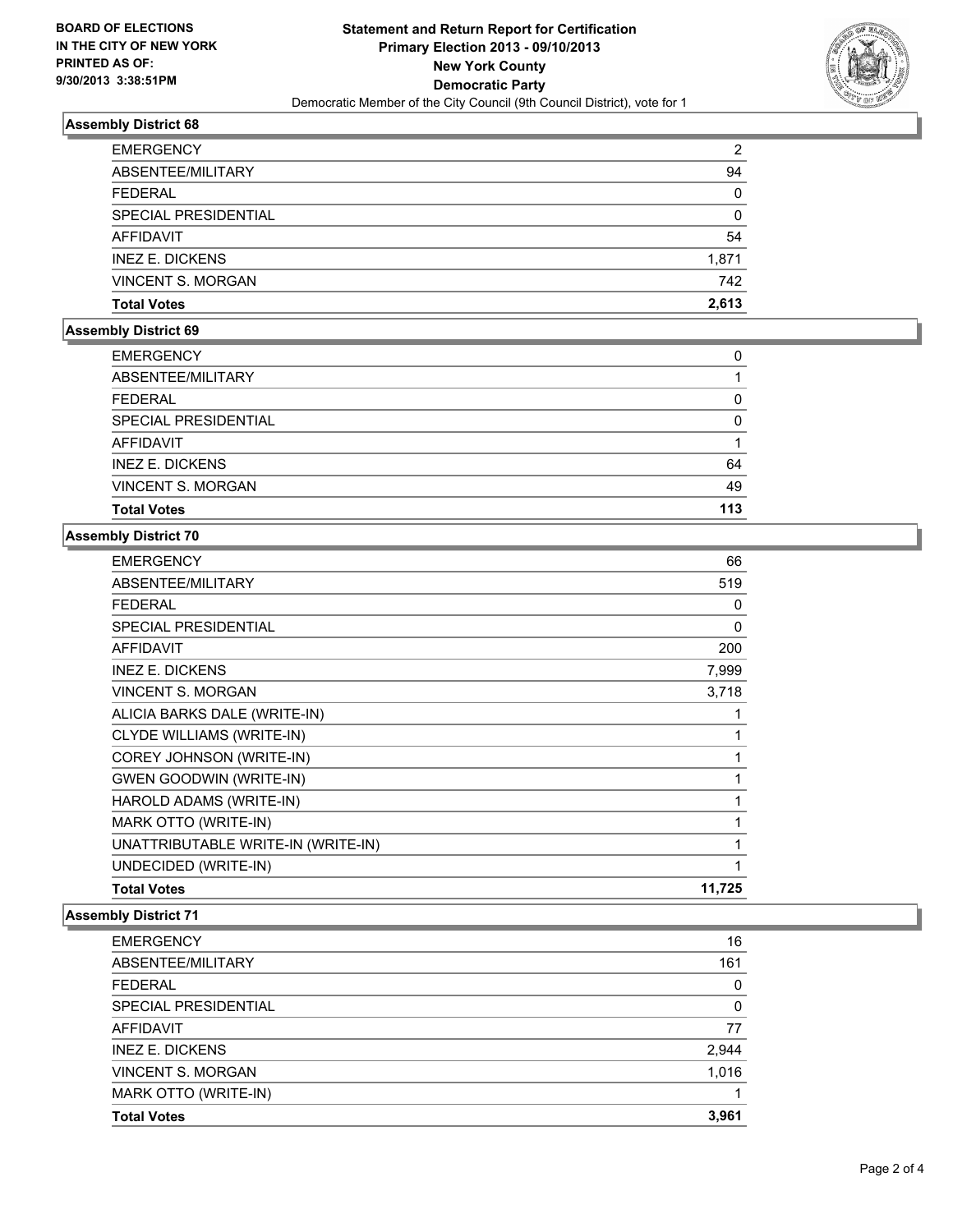

#### **Assembly District 72**

| <b>EMERGENCY</b>     |  |
|----------------------|--|
| ABSENTEE/MILITARY    |  |
| <b>FEDERAL</b>       |  |
| SPECIAL PRESIDENTIAL |  |
| AFFIDAVIT            |  |